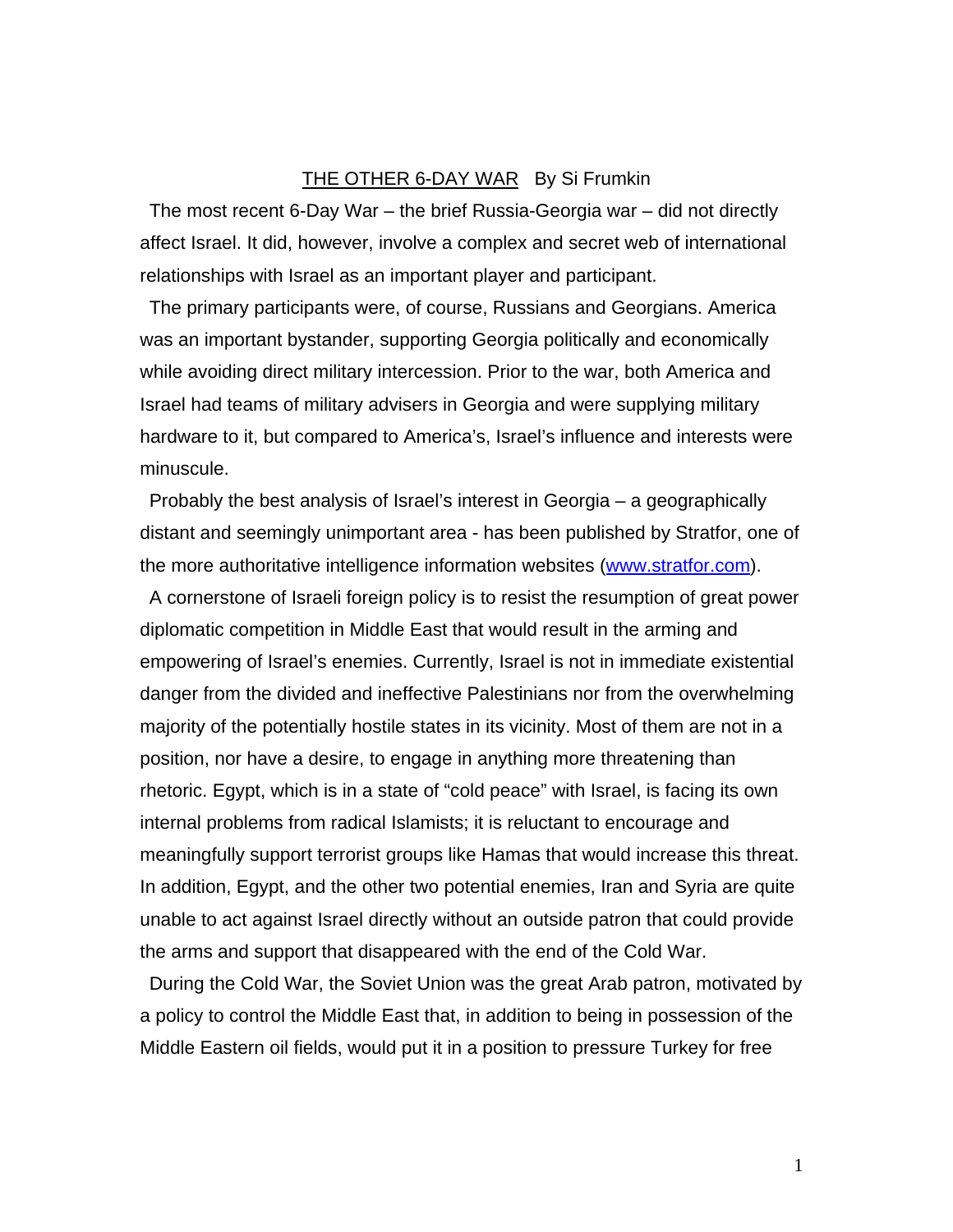passage through the Dardanelles, thus gaining access to the Mediterranean, and influencing the future of Europe.

 Soviet policy created a number of Soviet quasi-satellites within the Arab states and was the trigger for continuing terror and three major wars any one of which could have ended in Israel's total annihilation. The U.S. supported Israel as a counterweight to the Soviets. This relationship continued after the fall of the Soviet Union but it has diminished in importance – American aid to Israel, with the growth of Israel's economy, dropped from 20% of the Israeli GDP in 1974 to 2% today. It should be noted that a similar situation exists in the formerly Soviet Caucasus republics: Georgia is supported by the U.S., while neighboring Armenia is in the Soviet sphere of influence – and there is a constant pressure for by both camps on formerly Soviet Ukraine, Estonia, Latvia and Lithuania.

Israel is currently facing two major potential threats: nuclear Iran and the reemergence of a major power that would enable and strengthen, openly or by subterfuge, the regional threat to Israel. Russia is the only power that fits – and apparently desires – to play that role.

Israel is worried that Russia will once again challenge America's influence in the Middle East by conspiring against the tired Mubarak regime and providing sophisticated weaponry to a sympathetic fundamentalist government that would be a real threat to Israel. It worries that Syria would be re-armed and be in a position to transfer the weapons and trained troops to fight America in Iraq and Afghanistan, and Israel in the territories. There is also the possibility of a takeover of Persian Gulf states – Kuwait, Saudi Arabia and the Emirates by rebels trained in Iran and Syria with Russian support.

Under the circumstances, Israel has apparently decided to avoid anything that might annoy the Russians. Israel stopped selling arms to Georgia several weeks before the war began, as soon as it got the word of the upcoming Russian attack. It didn't join the U.S. in criticizing and blaming Russia but sought to placate and reassure it. On October 7, Israeli P.M., Yehud Olmert, visited

2